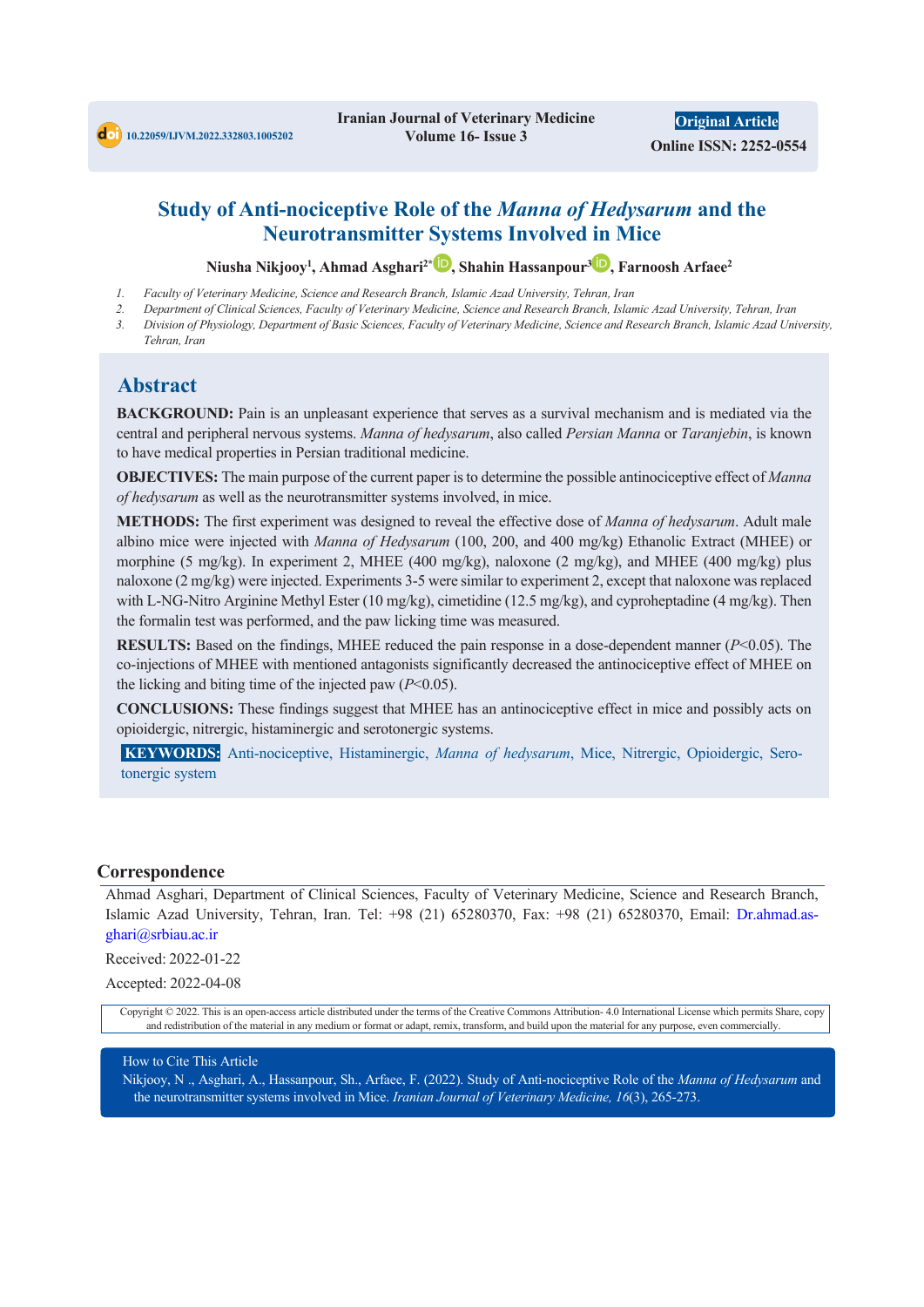# **Introduction**

Pain sensation is a defense mechanism that has evolved to protect tissues against actual or potential damage; obviously, it has played an important role in the survival of animals. Pain is also a symptom in many diseases, which is an important alert to notify that something is going or has already gone wrong in the organism. However, persisting pain may lead to chronic diseases and cause some changes to the central nervous system or the peripheral tissues. Nociceptive signaling dysfunction at different levels of the nervous system can be the major cause of pathological pain (Yam *et al*., 2018). Pathological pain has a devastating effect on the personal, social, and interpersonal aspects of a human's life. Dealing with pathological pain imposes a huge economic burden on the healthcare system each year worldwide. Globally, it has been estimated that 1 in 5 adults suffers from pain and that another 1 in 10 adults is diagnosed with chronic pain each year (Goldberg and McGee, 2011).

Analgesic agents such as opioid analgesics and nonsteroidal anti-inflammatory drugs have known side effects. This has persuaded researchers to become interested in examining new natural analgesic agents that lack such side effects. Among these novel natural analgesics, herbal medicine has received increasing attention. It is one of the most commonly sought forms of Complementary and alternative medicine, which has attracted growing interest from researchers and has largely been accepted (Jahromi *et al*., 2021). The herbal market in Persia has a long historical background. Manna is a byproduct of insect activity on host plants. Different types of Manna are available in the Persian herbal market. One of the best-known products in this market with high economic value is the *Manna of hedysarum*, which is secreted on camel's thorn (*Alhagi Maurorum*) bushes. *Manna of hedysarum* has various names such as Taranjebin, Persian Manna, Tar-angabin, Al hagi manna, or camel's thorn manna, to name a few. In English, this Manna is known as *Alhagi manna*, *Caspian manna*, *Merniabin manna*, and *Manna of Hedysarum*. (Hamedi *et al*., 2015).

In Persian traditional medicine, various pharmacological properties have been linked with *Manna of hedysarum,* including antioxidant, anti-inflammatory, and antipyretic ones. It has also been used to

treat liver diseases, hyperbilirubinemia states, as a laxative for children, gastrointestinal diseases, joint pains, and blood purifiers in various viral diseases such as chicken-pox measles, and mumps (Ansari, 2019). It has also been used to treat stomach aches, neurological disease, kidney stones (Mardaninejad *et al*., 2013), rubella, cough, pectoral aches, and vomiting. It has also been used as a thirst quencher (Yazdanparats *et al*., 2014). Many pharmacological properties of Manna have been attributed to its sacchariferous compound. A 5% humid *Manna of hedysarum* contains 47.7% melzitoze sugar, 26.44% sucrose, and 11.5% fructose (sharif, 2013). Recently, high selenium accumulating quality of *Manna of hedysarum* has also been discovered (Ziarati and Hochwimmer, 2018). Despite wide administration of this type of Manna by traditional Persian practitioners or by Iranian folk medicine, little has been done to evaluate its safety or provide evidence for its widely-claimed therapeutic properties. This study aims to evaluate the analgesic effect of *Manna of hedysarum*. According to the current literature, this will be the first study conducted on this concept.

#### **Materials and Methods**

#### **Experimental Animals and Ethical Aspects**

Animal care and the experimental steps were performed according to the criteria of care and use of institutional Animals Medical Sciences Ethics Committee of Science and Research University, Tehran, Iran (Ethical code: IR.IAU.SRB.REC.1400.029). The protocol and the experiments followed the guidelines on Ethical Standards for investigating experimental pain in animals (Zimmermann, 1983; Kim *et al*., 2014). In this research, 105 adult male NMRI mice within a weight range of 25−30 grams were used. The animals were housed in a room with a constant temperature  $(23^{\circ}C \pm 1)$  and a 12-hour light/dark cycle in standard cages (8-10 in each cage). Fresh water and chow pellets were allowed with no limitations. The animals were acclimatized to the laboratory environment for one week before performing the experiments, and then the formalin test was performed to determine the antinociceptive effect of *Manna of hedysarum*. To achieve this goal, five experiments were designed with 4-5 groups in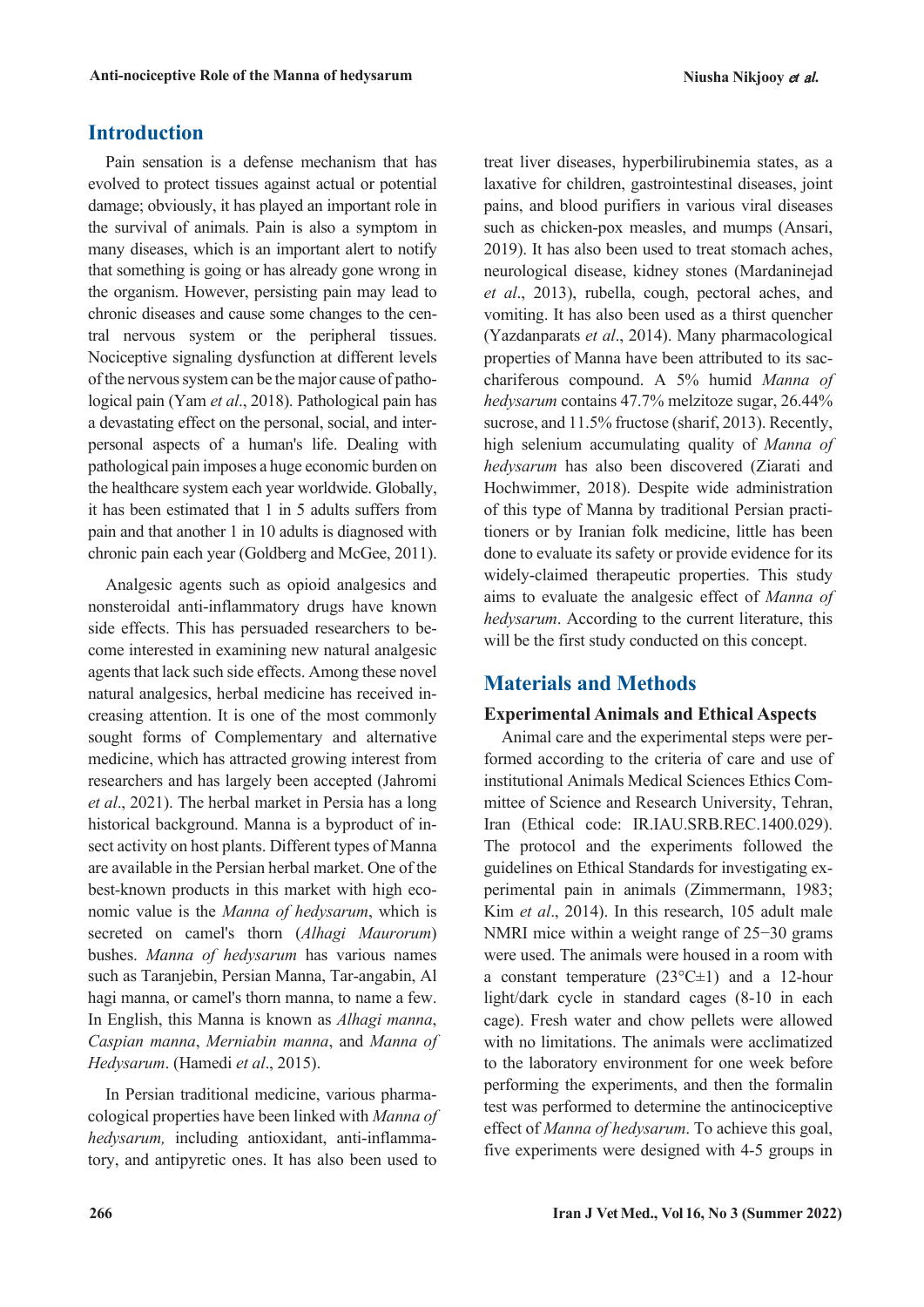each ( $n = 6$  in each group). The researchers were blinded by the experimental conditions as the requirement of a blind experiment. The experiments were carried out during the light cycle between 8 AM to 2 PM. Thirty minutes before testing, the animals were placed individually in a transparent Plexiglas box  $(30 \times 30 \times 25 \text{ cm}^3)$  equipped with a mirror at a 45° angle below the chamber, which served as an observation chamber.

#### **Plant Extraction**

Manna of hedysarum was obtained from a herbal market in Tehran, Iran. The blended Manna was immediately resolved in 80% ethanol (in a ratio of 1:12) and then mixed for 72 hours on a basic shaker (IKA KS 260, Germany). Then, it was filtered and concentrated with a rotary evaporator at a temperature below 50°C (IKA-WERKE, Germany) for 1.5 hours. Finally, the liquid was dried for 24 hours at 50°C, and the resulting powder was mixed with distilled water as a solvent. The mice were injected intraperitoneally with MHEE.

#### **Drugs**

Morphine sulfate, Naloxone, L-NG-Nitro Arginine Methyl Ester (L-NAME), Cimetidine, and Cyproheptadine were purchased from Sigma Chemical Co. (St. Louis, USA), and formalin was purchased from Merck (Darmstadt, Germany). The MHEE and all other drugs were dissolved in distilled water. All drugs were injected intraperitoneally (IP).

#### **Formalin Test**

In the first experiment, to determine the effective dose of the extract, animals in the control group were treated with normal saline solution (IP); in groups 2- 4, animals were injected with MHEE (100 mg/kg, 200 mg/kg, 400 mg/kg), and in group 5 morphine was injected (5 mg/kg); after 30 minutes, in each group, the mice were injected with formalin solution (10  $\mu$ L, 1%) into the right hind paw. The test was conducted following the guideline delineated by Hunskaar and Hole (Hunskaar and Hole, 1987). The animals were then placed back in the observation chamber (described above), and the nociceptive response was evaluated by measuring the time spent licking the injected paw and expressed as the total licking time in the first phase (phase I; 0–5 min) and the  $2<sup>nd</sup>$  phase (phase II; 15–30 min) after formalin injection (Azhdari-Zarmehri *et al*., 2014).

In experiments 2-5, the combination of MHEE and antagonists was injected to assess the neurotransmitter systems. Therefore, the antagonists and MHEE were given 30 minutes and 15 minutes before the formalin challenge, respectively.

In experiment two, animals in the control group were injected (IP) with normal saline, and groups 2- 4 were injected with MHEE (400 mg/kg), naloxone (2 mg/kg), and MHEE (400 mg/kg) plus naloxone (2 mg/kg). Then, the nociceptive response was recorded after conducting the formalin test.

In the third experiment, normal saline, MHEE (400 mg/kg), L-NAME (10 mg/kg), and MHEE (400 mg/kg) together with L-NAME (10 mg/kg) were injected. Then, the nociceptive response was evaluated.

The injections of experiment four were as follows: normal saline, MHEE (400 mg/kg), cimetidine (12.5 mg/kg), and MHEE (400 mg/kg) plus cimetidine (12.5 mg/kg). Then, the nociceptive response was recorded.

In experiment five, the mice received IP injections of normal saline, MHEE (400 mg/kg), cyproheptadine (4 mg/kg), and MHEE (400 mg/kg) plus cyproheptadine (4 mg/kg). Then, the nociceptive response was recorded. In this study, the sub-effective doses of antagonist drugs were used, and the applied dose for each antagonist was chosen based on previous studies (Zendehdel *et al*., 2015; Lin *et al*., 2016).

#### **Statistical Analysis**

The data were analyzed by one-way analysis of variance (ANOVA) using SPSS 16.0 and expressed as mean  $\pm$  standard error (SE). Data from the first and the 2nd phases were analyzed separately because the formalin test caused a distinct biphasic nociceptive response. For treatments showing the main effect by ANOVA, the analysis was followed by a Tukey post-hoc test. The P-value< 0.05 was considered to be statistically significant.

## **Results**

[Figure 1](#page-3-0) demonstrates the antinociceptive effect of MHEE. As illustrated, MHEE significantly decreased the time spent licking and biting in injected paw compared to the control group  $(P< 0.05)$  in a dose-dependent manner. The maximum analgesia was observed at a dose of 400 mg/kg of MHEE in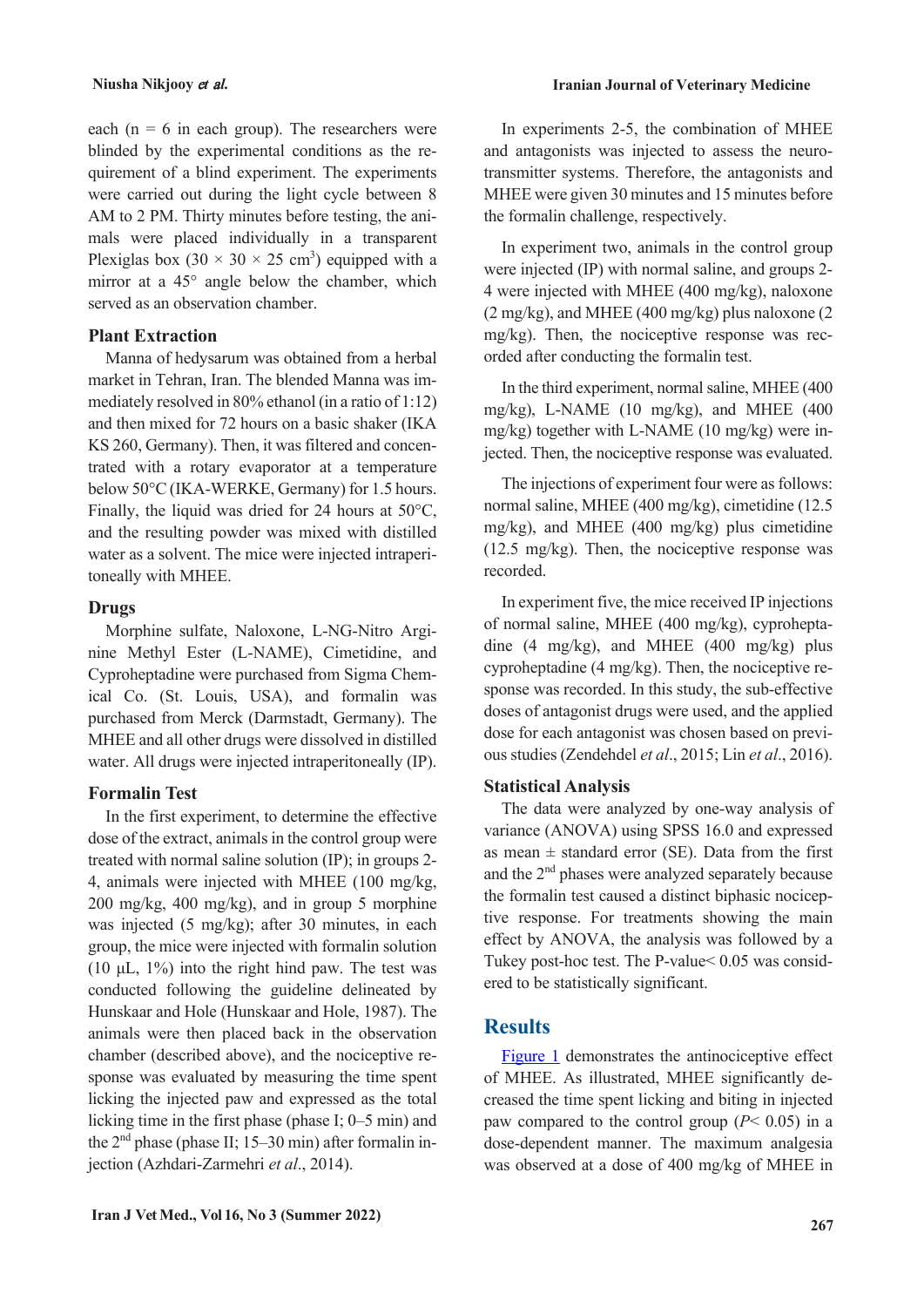the first and the  $2<sup>nd</sup>$  phases ( $P<0.05$ ). Pretreatment with naloxone caused a reversal of MHEE-induced analgesic activity, as demonstrated by an increase in

the paw licking response compared with the MHEEtreated group  $(P<0.05)$ , as shown in [Figure 2.](#page-3-1)



<span id="page-3-0"></span>**Figure 1.** Effect of the *Manna of hedysarum* ethanolic extract on licking and biting the injected paw in male mice (n = 30). Data are expressed as mean  $\pm$  SE. Different superscripts (a-c) indicate significant differences between groups (*P*<0.05).



<span id="page-3-1"></span>**Figure 2.** Evaluation of the participation of the opioidergic system on the antinociceptive effect of MHEE in the formalininduced licking model. The animals were pretreated with naloxone (opioid receptor antagonist) 15 minutes before IP administration of MHEE (400 mg/kg). The results are expressed as mean  $\pm$  SE of the time the animals spent licking the formalin-injected paw (n=30). Different superscripts (a-c) indicate significant differences between groups (*P*<0.05).

[Figure 3](#page-4-0) shows that L-NAME did not demonstrate any analgesic activity (*P*>0.05). A combination of L-NAME plus MHEE reduced the analgesic activity of MHEE (*P*<0.05; [Figure 3\)](#page-4-0).

Cimetidine did not affect the nociceptive behavior (*P*>0.05). Please see [Figure 4.](#page-4-1) Pretreatment with Cimetidine diminished the analgesic activity of MHEE in both phases  $(P<0.05)$ , as is shown in Figure 4.

Based on [Figure 5,](#page-4-2) Cyproheptadine did not affect the nociceptive behavior (*P*>0.05). Pretreatment with Cyproheptadine significantly decreased the analgesic activity of MHEE (*P*<0.05; [Figure 5\)](#page-4-2).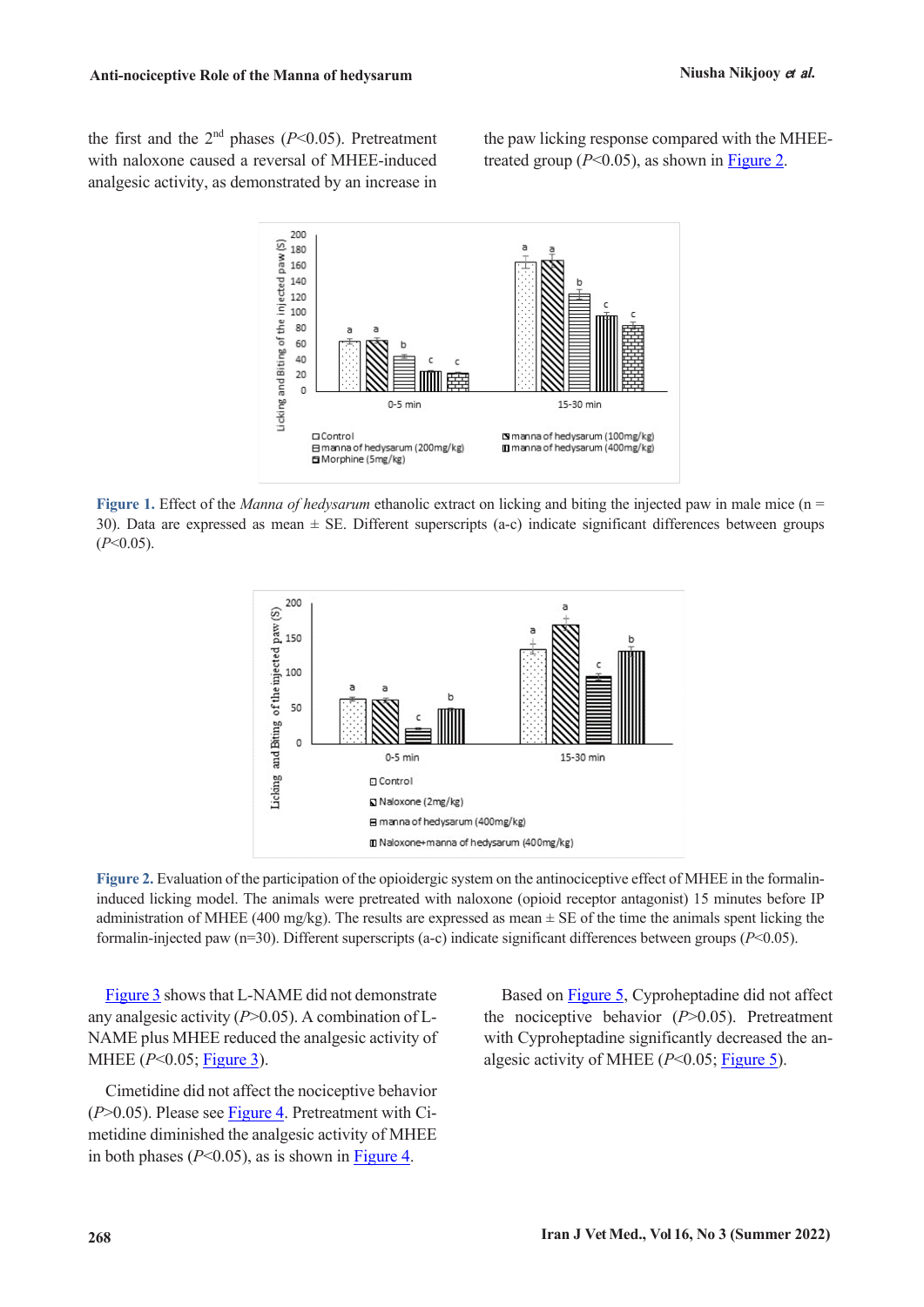

<span id="page-4-0"></span>**Figure 3.** Evaluation of the participation of the nitrergic system on the antinociceptive effect of MHEE in the formalininduced licking model. The animals were pretreated with L-NAME (antagonist of nitric oxide synthase) 15 minutes before IP administration of MHEE (400 mg/kg). The results are expressed as mean  $\pm$  SE of the time the animals spent licking the formalin-injected paw (n=30). Different superscripts (a-c) indicate significant differences between the groups (*P*<0.05).



<span id="page-4-1"></span>**Figure 4.** Evaluation of the participation of the histaminergic system on the antinociceptive effect of MHEE in the formalin-induced licking model. The animals were pretreated with Cimetidine (histamine H2-receptor antagonist) 15 minutes before IP administration of MHEE (400 mg/kg). The results are expressed as mean  $\pm$  SE of the time the animals spent licking the formalin-injected paw (n=30). Different superscripts (a-c) indicate significant differences between groups (*P*< 0.05).



<span id="page-4-2"></span>**Figure 5.** Evaluation of the participation of the serotonergic system on the antinociceptive effect of MHEE in the formalin-induced licking model. The animals were pretreated with Cyproheptadine (serotonergic receptor antagonist) 15 minutes before IP administration of MHEE (400 mg/kg). The results are expressed as mean  $\pm$  SE of the time the animals spent licking the formalin-injected paw  $(n=30)$ . Different superscripts  $(a-c)$  indicate significant differences between groups  $(P<0.05)$ .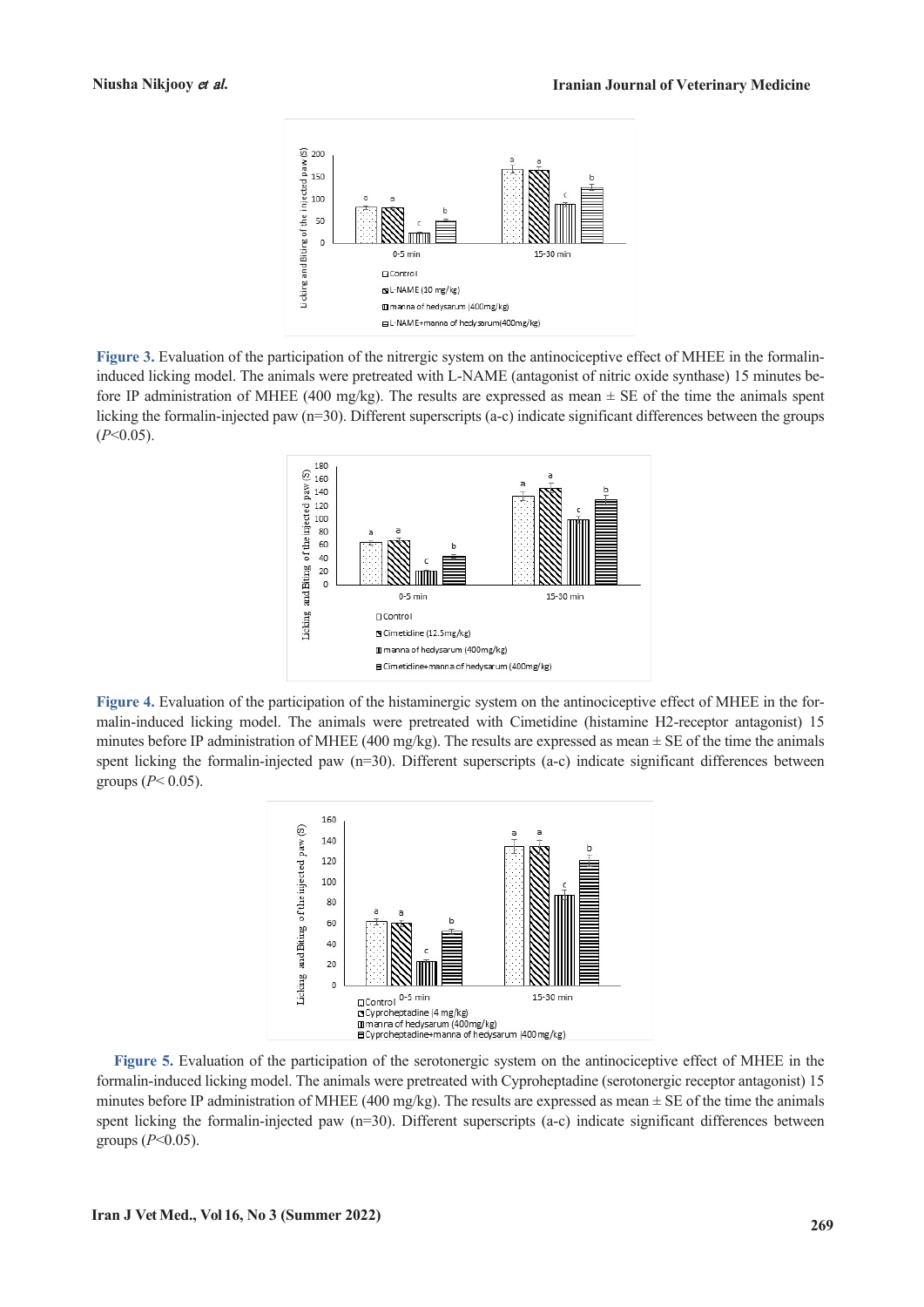## **Discussion**

The present study aimed to determine the possible antinociceptive effect of MHEE in vivo since one of the medical properties of *Manna of hedysarum*, as mentioned in the literature, is its analgesic effect (Mardaninejad *et al*., 2013; Tavassoli *et al*., 2020). Based on our knowledge up to the time of preparing this manuscript, no clinical and in vivo studies have investigated this effect. The formalin test was conducted to induce the pain response in this study. In this test, formalin acts as an irritant compound that results in inflammatory pain (Kaliyaperumal *et al*., 2020). Formalin injection produces a biphasic response. The first phase  $(0-5 \text{ min})$ , which is also known as the neurogenic phase, is due to the activation of C-fibers, and the  $2<sup>nd</sup>$  phase (inflammatory phase), occurs between 15 and 30 minutes after formalin injection and is mediated by the release of a combination of inflammatory mediators. Attenuation of the nociceptive response is observed during the interphase (5-15 minutes) (Muley *et al*., 2016). Based on the experiments in our study, MHEE suppressed the nociceptive response, in a dosedependent manner, in both phases. In this study, morphine (5 mg/kg) was used as a reference drug, and the selected dose was based on previous reports (Mohammadifard and Alimohammadi, 2018).

*Manna of hedysarum* contains high levels of selenium compounds (Ziarati and Hochwimmer, 2018). Selenium (Se) is an essential trace element that plays a pivotal role in the cell's antioxidant defense system. Antioxidants reduce inflammation by neutralizing excessive free radicals (Arulselvan *et al*., 2016). The analgesic effect of MHEE seen in the second phase of the formalin test may be due to the amount of Se content. However, antinociceptive activity was seen in both phases. Therefore, regarding the present study results, it might be suggested that besides Se, there are also other mechanisms involved in MHEEinduced antinociception activity.

To investigate the neurotransmitter systems involved in *Manna of hedysarum* antinociceptive activity, the MHEE reaction was examined in the formalin test with opioidergic, nitrergic, histaminergic, and serotonergic receptors.

As observed, injection of naloxone did not demonstrate any analgesic activity in the first and the  $2<sup>nd</sup>$  phases [\(Figure 2\)](#page-3-1); this is consistent with previous studies (Azhdari-Zarmehri *et al*., 2014). Naloxone is a competitive antagonist at mu, kappa, and delta receptors (Whalen *et al*., 2019). Opioid receptors are contributed to antinociception. Pretreatment with naloxone decreased the analgesic effect of MHEE [\(Figure 2\)](#page-3-1). Therefore, we hypothesized that the analgesic activity of MHEE is related to the opioid system.

The other drug used in this research, L-NG-Nitro Arginine Methyl Ester (L-NAME), is a non-specific nitric oxide synthase (NOS) inhibitor (Liu *et al*., 2019). Nitric oxide (NO) is an important neurotransmitter with an essential role in acute and chronic pain states at central and peripheral levels. NO plays a complex and diverse role in modulating the nociceptive process. In the dorsal horn of the spinal cord, NO contributes to the development of central sensitization. Moreover, the Subplantar injection of irritant compounds increases the NO level in the injected site, and pretreatment with L-NAME prevented the increase in the pro-inflammatory cytokines.

Additionally, evidence demonstrates that NO induces analgesia and is involved in the peripheral antinociceptive effect of analgesic drugs (Cury *et al*., 2011). As can be seen, co-administration of L-NAME and MHEE decreased the antinociceptive effect of MHEE [\(Figure 3\)](#page-4-0). This information may suggest that the antinociceptive activity of the *Manna of hedysarum* is mediated through the nitrergic system.

Cimetidine, a specific competitive histamine H2 receptor antagonist, was injected to observe the histaminergic system's role in the antinociceptive activity of *Manna of hedysarum*. Histamine plays a dual role in the processing of nociceptive information, that is, antinociceptive activity in the CNS versus nociceptive activity in the PNS. In the PNS, tissue injuries lead to histamine release and result in pain hypersensitivity through the sensitization of polymodal nociceptors (Obara *et al*., 2020). Co-administration of Cimetidine and MHEE also decreased the antinociceptive effect of MHEE. Accordingly, the *Manna of hedysarum* antinociceptive activity might be associated with the histaminergic system (Hasanein 2011).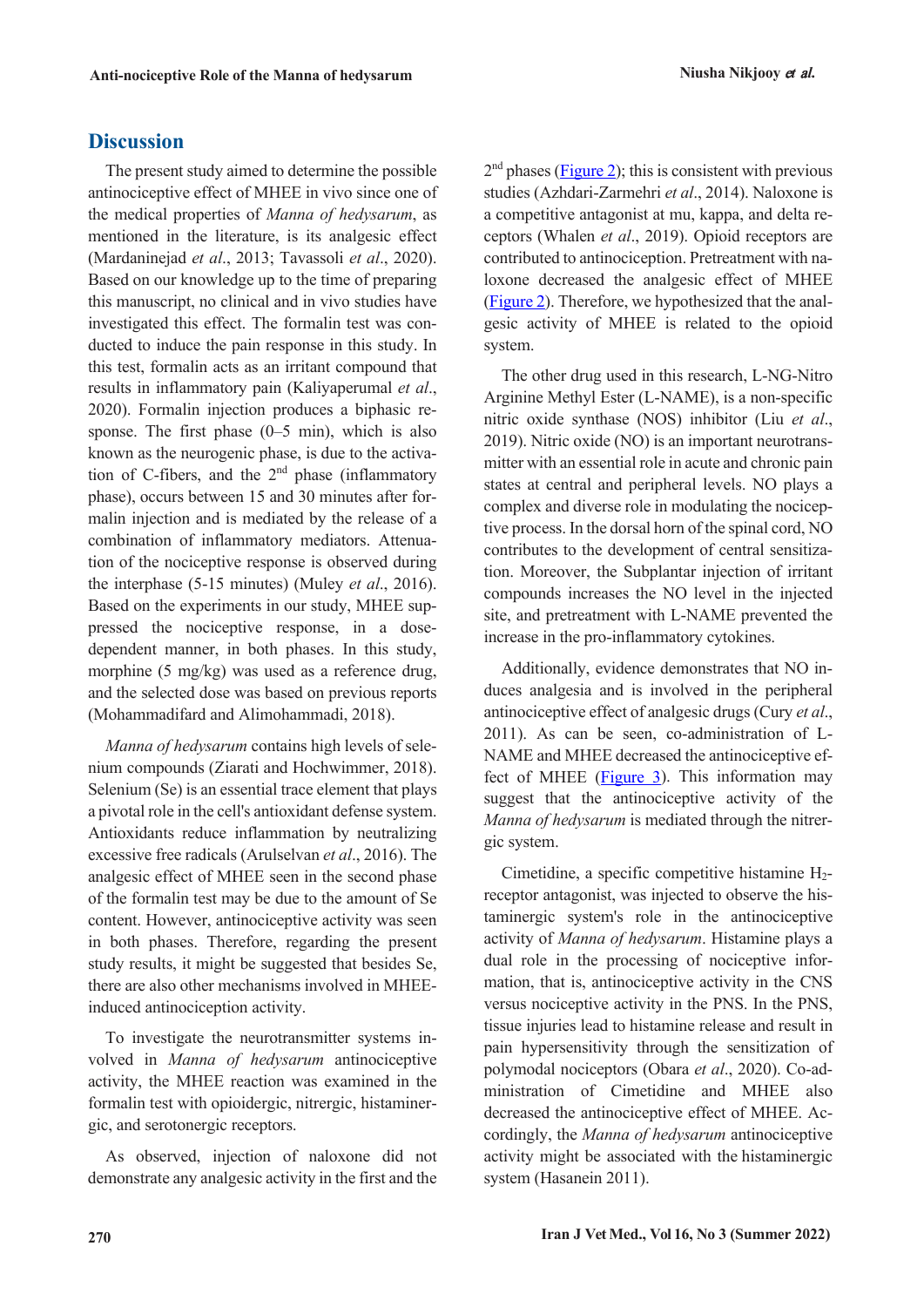Cyproheptadine is a potent competitive antagonist of serotonin and histamine  $H_1$  receptors (Maddison *et al*., 2008). Serotonin plays a complex role in the perception of pain. It is assumed that serotonin can both inhibit and promote pain perception by different physiological mechanisms (Marks *et al*., 2009). Coadministration of Cyproheptadine and MHEE also decreased the antinociceptive effect of MHEE. Therefore, the analgesic activity of MHEE can be attributed to the serotonergic system.

In the current study, no procedure was applied to identify the ingredients of MHEE and the results of the previous analysis of *Manna of hedysarum* were used (Sharif, 2013; Ziarati and Hochwimmer, 2018). This can be considered a limitation in this study.

In summary, MHEE has antinociceptive activity in mice, mediated via opioidergic, nitrergic, histaminergic, and serotonergic systems; however, the precise mechanism of the activities mentioned above has to be clarified in the future studies. In future studies, these results can be used as a guideline to determine the antinociceptive mechanism of action of Manna of hedysarum.

### **Acknowledgments**

The authors extend their gratitude to the Faculty of Veterinary Medicine, Science and Research Branch, Islamic Azad University, Tehran, Iran. This paper was carried out from the D.V.M thesis of the first author.

# **Conflict of Interest**

The authors declared that there is no conflict of interest.

# **References**

- Ansari, S. (2020). Medicinal characteristics and therapeutic application of Manna/Taranjabeen (Alhagi pseudalhagi) in Unani medicine. *Annals of Ayurvedic Medicine*, *8*(3), 126-126.
- Arulselvan, P., Fard, M. T., Tan, W. S., Gothai, S., Fakurazi, S., Norhaizan, M. E., & Kumar, S. S. (2016). Role of antioxidants and natural products in inflammation. Oxidative Med Cell Longev 2016: 5276130. [DOI:10.1155/2016/5276130] [PMID] [PMCID]
- Azhdari-Zarmehri, H., Mohammad-Zadeh, M., Feridoni, M., & Nazeri, M. (2014). Termination of nociceptive bahaviour at the end of phase 2 of formalin test is attributable to endogenous inhibitory mechanisms, but not by opioid receptors activation. *Basic and Clinical Neuroscience*, *5*(1), 48.
- Khan, M., Jatana, M., Elango, C., Paintlia, A. S., Singh, A. K., & Singh, I. (2006). Cerebrovascular protection by various nitric oxide donors in rats after experimental stroke. *Nitric Oxide*, *15*(2), 114-124. [DOI:10.1016/j.niox.2011.06.004] [PMID]
- Goldberg, D. S., & McGee, S. J. (2011). Pain as a global public health priority. *BMC Public Health*, *11*(1), 1-5. [DOI:10.1186/1471-2458-11-770] [PMID] [PMCID]
- Hamedi, A., Farjadian, S., & Karami, M. R. (2015). Immunomodulatory properties of Taranjebin (Camel's Thorn) manna and its isolated carbohydrate macromolecules. *Journal of Evidence-based Complementary & Alternative Medicine*, *20*(4), 269-274. [DOI:10.1177/2156587215580490] [PMID]
- Hasanein, P. (2011). Two histamine H2 receptor antagonists, zolantidine and cimetidine, modulate nociception in cholestatic rats. *Journal of Psychopharmacology*, *25*(2), 281-288. [DOI:10.1177/0269881109106912] [PMID]
- Hunskaar, S., & Hole, K. (1987). The formalin test in mice: dissociation between inflammatory and non-inflammatory pain. *Pain*, *30*(1), 103-114. [DOI:10.1016/0304-3959(87)90088-1]
- Jahromi, B., Pirvulescu, I., Candido, K. D., & Knezevic, N. N. (2021). Herbal medicine for pain management: efficacy and drug interactions. *Pharmaceutics*, *13*(2), 251. [DOI:10.3390/pharmaceutics13020251] [PMID] [PMCID]
- Johnson, A. C., & Greenwood-Van Meerveld, B. (2014). Stress-induced pain: a target for the development of novel therapeutics. *Journal of Pharmacology and Experimental Therapeutics*, *351*(2), 327-335. [DOI:10.1124/jpet.114.218065] [PMID] [PMCID]

#### **Niusha Nikjooy** <sup>e</sup>*t* a*l.* **Iranian Journal of Veterinary Medicine**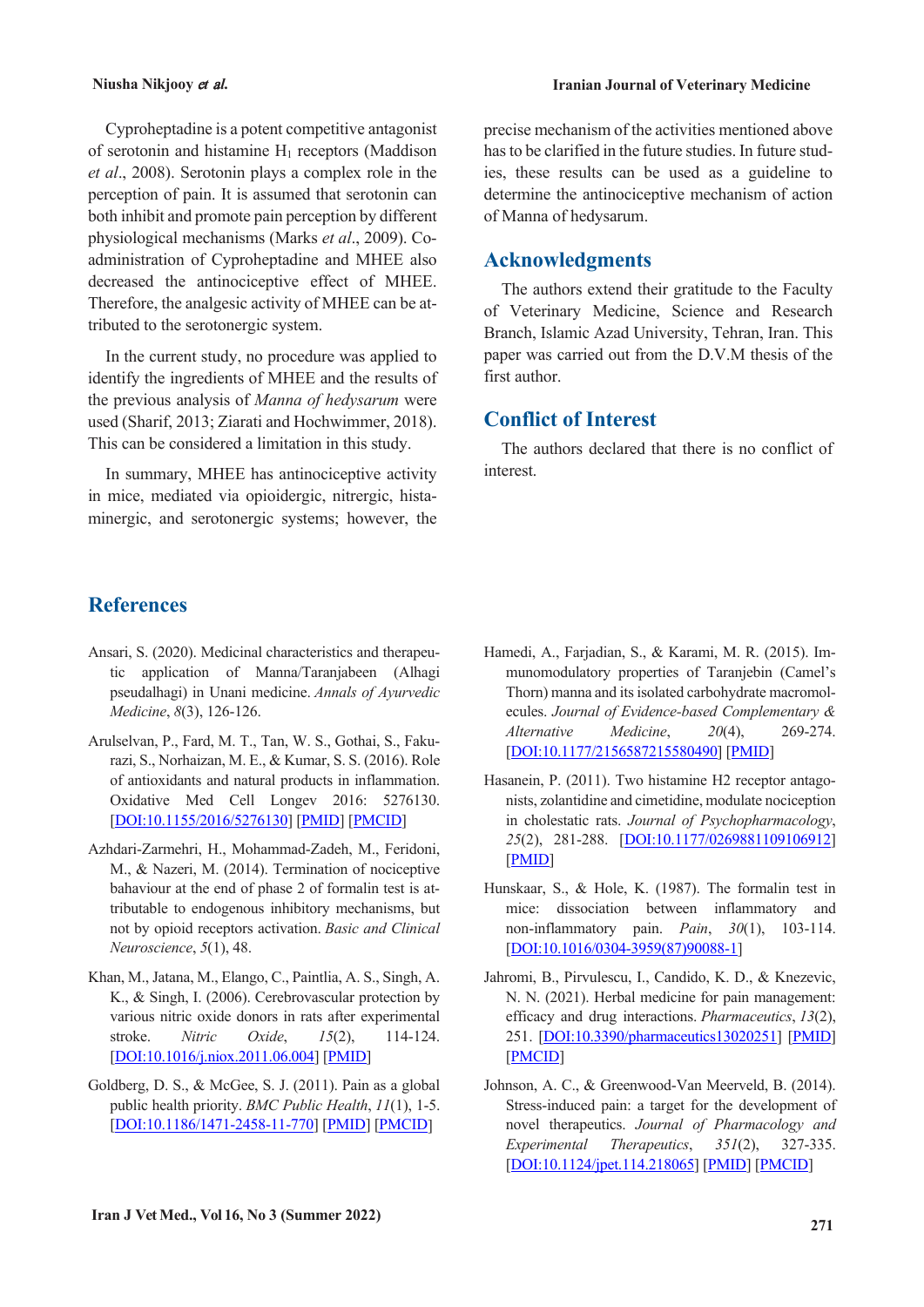- Kaliyaperumal, S., Wilson, K., Aeffner, F., & Dean Jr, C. (2020). Animal models of peripheral pain: Biology review and application for drug discovery. *Toxicologic Pathology*, *48*(1), 202-219. [DOI:10.1177/0192623319857051] [PMID]
- Kim, D. H., Sung, B., Kang, Y. J., Jang, J. Y., Hwang, S. Y., Lee, Y., ... & Kim, N. D. (2014). Anti-inflammatory effects of betaine on AOM/DSS-induced colon tumorigenesis in ICR male mice. *International Journal of Oncology*, *45*(3), 1250-1256. [DOI:10.3892/ijo.2014.2515] [PMID]
- Lin, J. C., Lee, M. Y., Chan, M. H., Chen, Y. C., & Chen, H. H. (2016). Betaine enhances antidepressant-like, but blocks psychotomimetic effects of ketamine in mice. *Psychopharmacology*, *233*(17), 3223-3235. [DOI:10.1007/s00213-016-4359-x] [PMID]
- Liu, T., Zhang, M., Mukosera, G. T., Borchardt, D., Li, Q., Tipple, T. E., ... & Blood, A. B. (2019). L-NAME releases nitric oxide and potentiates subsequent nitroglycerin-mediated vasodilation. *Redox biology*, *26*, 101238. [DOI:10.1016/j.redox.2019.101238] [PMID] [PMCID]
- Maddison, J. E., Page, S. W., & Church, D. B. (Eds.). (2008). *Small animal clinical pharmacology* (Vol. 5). Elsevier Health Sciences.
- Mardaninejad, S., Janghorban, M., & Vazirpour, M. (2013). Collection and identification of medicinal plants used by the indigenous people of Mobarakeh (Isfahan), southwestern Iran. *Journal of Medicinal Herbs,*, *4*(1), 23-32.
- Marks, D. M., Shah, M. J., Patkar, A. A., Masand, P. S., Park, G. Y., & Pae, C. U. (2009). Serotonin-norepinephrine reuptake inhibitors for pain control: premise and promise. *Current Neuropharmacology*, *7*(4), 331- 336. [DOI:10.2174/157015909790031201] [PMID] [PMCID]
- Mohammadifard, F., & Alimohammadi, S. (2018). Chemical composition and role of opioidergic system in antinociceptive effect of Ziziphora clinopodioides essential oil. *Basic and Clinical Neuroscience*, *9*(5), 357. [DOI:10.32598/bcn.9.5.357] [PMID] [PMCID]
- Muley, M. M., Krustev, E., & McDougall, J. J. (2016). Preclinical assessment of inflammatory pain. *CNS Neuroscience & Therapeutics*, *22*(2), 88-101.. [DOI:10.1111/cns.12486] [PMID] [PMCID]
- Obara, I., Telezhkin, V., Alrashdi, I., & Chazot, P. L. (2020). Histamine, histamine receptors, and neuropathic pain relief. *British Journal of Pharmacology*, *177*(3), 580-599. [DOI:10.1111/bph.14696] [PMID] [PMCID]
- Sharif, M. R. (2015). The effect of Manna of hedysarum prescription on the decrease of bilirubin level in lcteric neonates. *Biomedical and Pharmacology Journal*, *6*(2), 363-367. [DOI:10.13005/bpj/426]
- Tavassoli, A. P., Anushiravani, M., Hoseini, S. M., Nikakhtar, Z., Baghdar, H. N., Ramezani, M., ... & Emami, S. A. (2020). Phytochemistry and therapeutic effects of Alhagi spp. and tarangabin in the Traditional and modern medicine: a review. *Journal of Herbmed Pharmacology*, 86-104. [DOI:10.34172/jhp.2020.13]
- Trescot, A. M., Datta, S., Lee, M., & Hansen, H. (2008). Opioid pharmacology. *Pain Physician*, *11*(2 Suppl), S133-53. [DOI:10.36076/ppj.2008/11/S133]
- Whalen, K., Feild, C., Radhakrishnan, R. (2019). *Lippincot Illustrated Reviews: Pharmacology*, 7th ed. Wolters Kluwer Pub. Philadelphia, Baltimore, New York... ISBN(10): 149638413X
- Yam, M. F., Loh, Y. C., Tan, C. S., Khadijah Adam, S., Abdul Manan, N., & Basir, R. (2018). General pathways of pain sensation and the major neurotransmitters involved in pain regulation. *International Journal of Molecular Sciences*, *19*(8), 2164. [DOI:10.3390/ijms19082164] [PMID] [PMCID]
- Yazdanparats, S., Ziarati, P., & Asgarpanah, J. (2014). Nutritive values of some Iranian Manna. *Biosciences Biotechnology Research Asia*, *11*(2), 1025-1029. [DOI:10.13005/bbra/1378]
- Zendehdel, M., Taati, M., Amoozad, M., & Hamidi, F. (2012). Antinociceptive effect of the aqueous extract obtained from Foeniculum vulgare in mice: the role of histamine H1 and H2 receptors.
- Zendehdel, M., Torabi, Z., & Hassanpour, S. (2015). Antinociceptive mechanisms of Bunium persicum essential oil in the mouse writhing test: role of opioidergic and histaminergic systems. *Veterinarni Medicina*, *60*(2), 63. [DOI:10.17221/7988-VETMED]
- Ziarati, P., & Hochwimmer, B. (2018). The Medical Geology and Discovery of Taranjebin Manna as a Hyper Selenium Accumulator; Biomedical and Ethno-Medical Efficacy Links to Calc-alkaline and Alkalic Tethyan Magmatic Arcs. *Journal of Agricultural Science and Food Research*, *9*, 234.
- Zimmermann, M. (1983). Ethical guidelines for investigations of experimental pain in conscious animals. *Pain*, *16*(2), 109-110. [DOI:10.1016/0304- 3959(83)90201-4